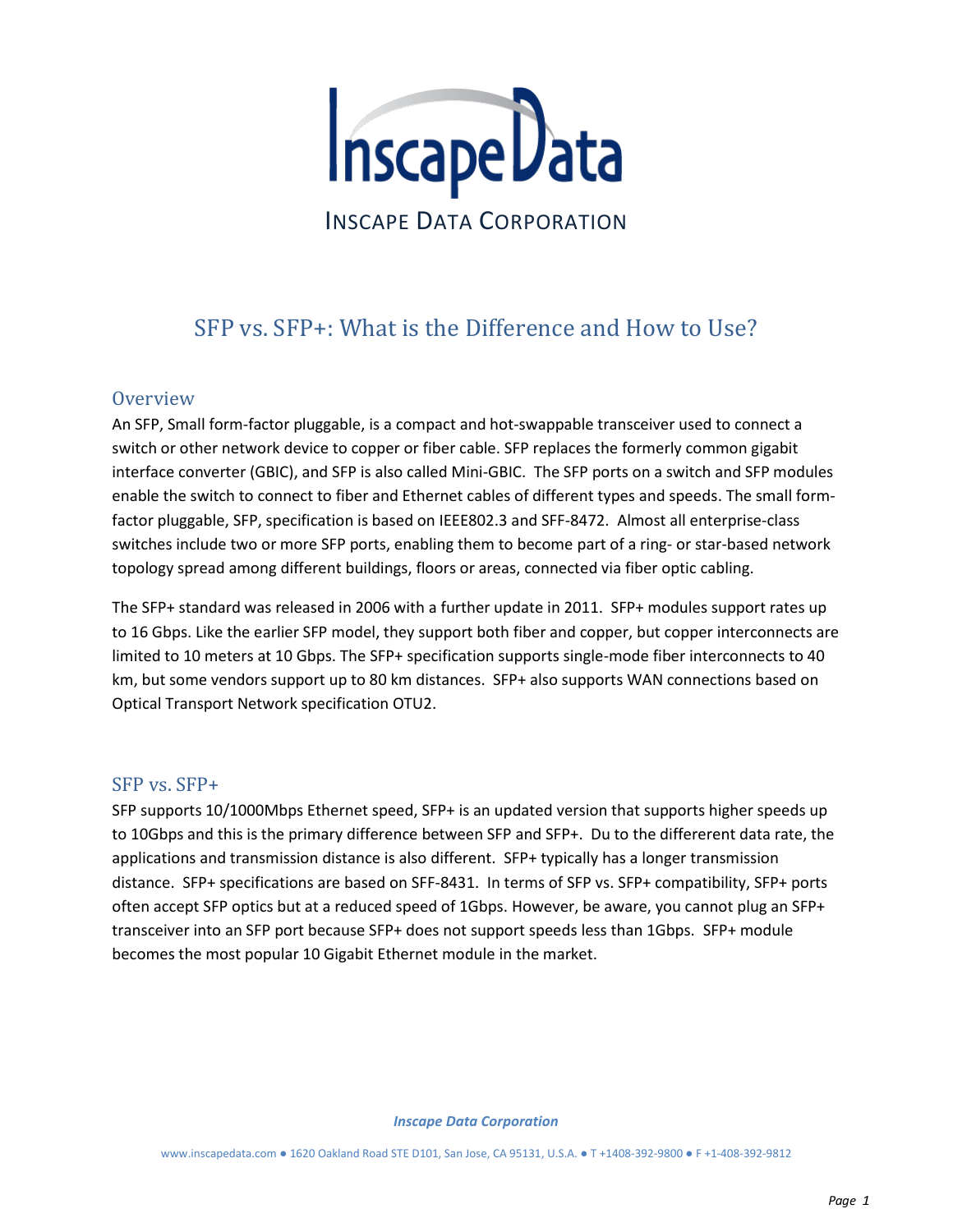| <b>Module</b>                    | <b>SFP (Small Form-factor Pluggable)</b> | SFP+ Small Form-factor Pluggable plus<br>(standard form) |
|----------------------------------|------------------------------------------|----------------------------------------------------------|
| Data rate<br>(M-Mbps,<br>G-Gbps) | 155M/622M/                               | 6G/8.5G/10G                                              |
|                                  | 1.25G/                                   |                                                          |
|                                  | 2.5G/3G/                                 |                                                          |
|                                  | 4.25G                                    |                                                          |
| Type,<br><b>Modulation</b>       | Dual fiber                               | Dual fiber                                               |
|                                  | Single Fiber/WDM                         | Single Fiber/WDM                                         |
|                                  | <b>CWDM</b>                              | <b>CWDM</b>                                              |
|                                  | <b>DWDM</b>                              | <b>DWDM</b>                                              |
| Distance /<br>Wavelengths        | 500m/2km/                                | 220m/300m/                                               |
|                                  | 10km/15km/                               | 2km/10km/                                                |
|                                  | 20km/40km/                               | 20km/40km/                                               |
|                                  | 60km/80km/                               | 60km/80km                                                |
|                                  | 100km/120km/                             |                                                          |
|                                  | 150km                                    | 220m/300m/                                               |
|                                  | 850nm/1310nm/1550nm                      | 2km/10km/                                                |
|                                  | 1310nm/1490nm/1550nm                     | 20km/40km/                                               |
|                                  | 1270nm-1610nm                            | 60km/80km/120km                                          |
|                                  | ITU17~ITU61                              | 1270 nm to 1610                                          |
|                                  |                                          | 1270 nm and 1330 nm (BiDi SFP+)                          |
|                                  |                                          |                                                          |

The following is a table of comparison between SFP and SFP+:

SFP and SFP+ have the same size and appearance. From the price, SFP+ is usually more expensive than SFP. The main difference between SFP and SFP+ is that the SFP+ is used in Gigabit Ethernet applications while SFP is for 100Bse or 1000Base applications. SFP doesn't support 10G transmission data rate, which means they can't be used in the same network. SFP+ transceivers use the same dimensions of pluggable transceivers in the 10Gbs Ethernet and 8.5Gbs fiber channel with SFP. SFP comply with standards of IEEE802.3 and SFF-8472 while SFP+ is based on SFF-8431.

## SFP types and updates

Industries have continued to update SFP specifications to support higher rates and additional interconnect types. SFP28 supports 25 Gbps over both multimode and single-mode fiber. BiDi SFPs support bidirectional communication over a single fiber. While other SFP types require two fibers -- one

#### *Inscape Data Corporation*